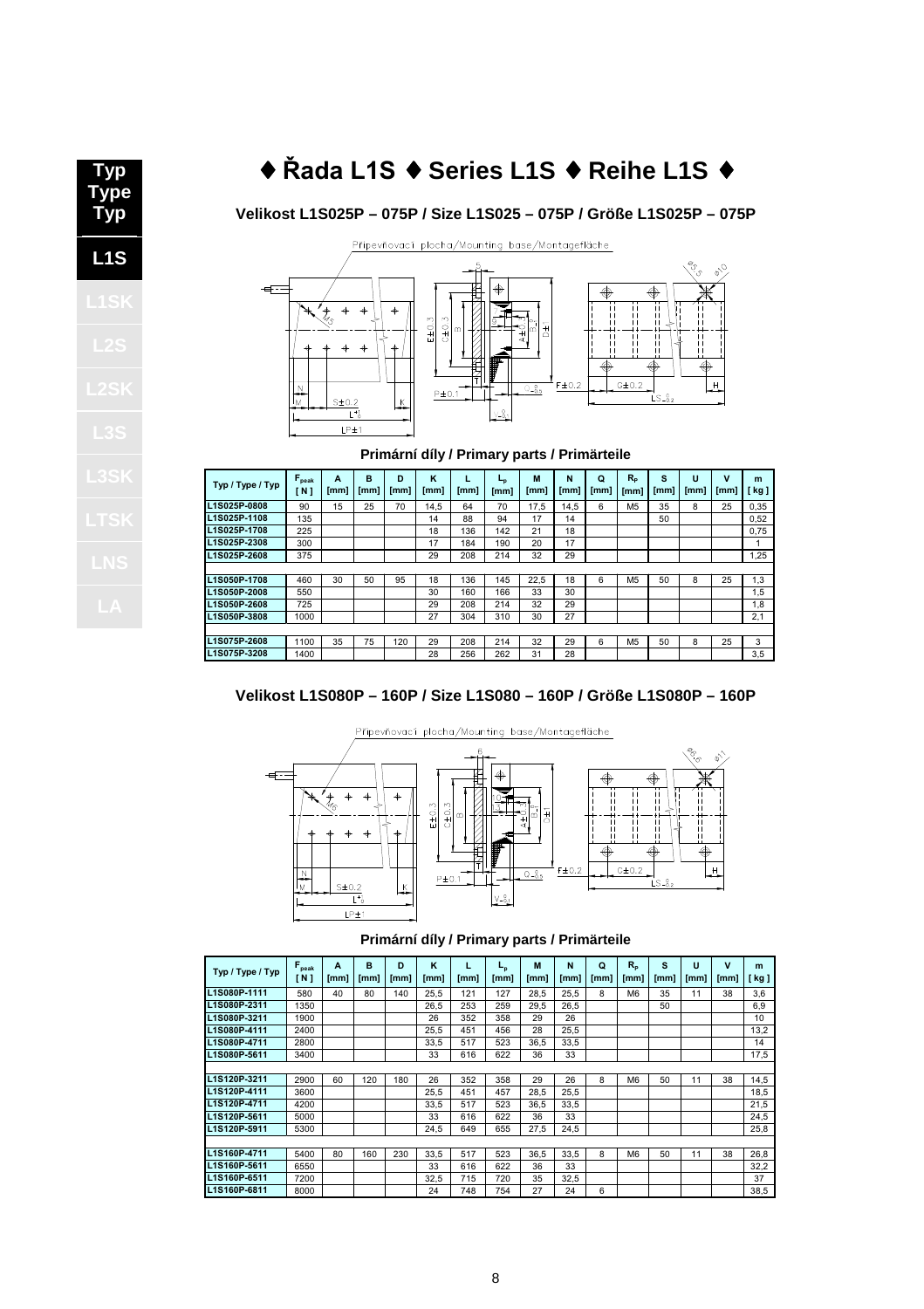| L1S025S-0624<br>25  |     | [mm] | [mm] | [mm] | H<br>[mm] | LS<br>[mm] | P<br>[mm] | RS <sub>1</sub><br>[mm] | RS <sub>2</sub><br>[mm] | T<br>[mm] | <b>ZS</b><br>[mm] | 2p | m<br>[ kg ] |
|---------------------|-----|------|------|------|-----------|------------|-----------|-------------------------|-------------------------|-----------|-------------------|----|-------------|
|                     | 42  | 56   | 24   | 48   | 24        | 144        | 12        | 5.5                     | 10                      | 7.5       | 5                 | 6  | 0,6         |
| L1S025S-0824        |     |      |      |      |           | 192        |           |                         |                         |           |                   | 8  | 0,8         |
| L1S025S-1024        |     |      |      |      |           | 240        |           |                         |                         |           |                   | 10 | 1           |
|                     |     |      |      |      |           |            |           |                         |                         |           |                   |    |             |
| L1S050S-0624<br>50  | 66  | 80   | 24   | 48   | 24        | 144        | 12        | 5.5                     | 10                      | 7,5       | 5                 | 6  | 0.85        |
| L1S050S-0824        |     |      |      |      |           | 192        |           |                         |                         |           |                   | 8  | 1,44        |
| L1S050S-1024        |     |      |      |      |           | 240        |           |                         |                         |           |                   | 10 | 2           |
|                     |     |      |      |      |           |            |           |                         |                         |           |                   |    |             |
| L1S075S-0624<br>75  | 92  | 106  | 24   | 48   | 24        | 144        | 12        | 5,5                     | 10                      | 7,5       | 5                 | 6  | 1,12        |
| L1S075S-0824        |     |      |      |      |           | 192        |           |                         |                         |           |                   | 8  | 1,62        |
| L1S075S-1024        |     |      |      |      |           | 240        |           |                         |                         |           |                   | 10 | 2           |
|                     |     |      |      |      |           |            |           |                         |                         |           |                   |    |             |
| L1S080S-0633<br>80  | 98  | 114  | 33   | 66   | 33        | 198        | 14        | 6.6                     | 11                      | 8.5       | 6                 | 6  | 2,2         |
| L1S080S-0833        |     |      |      |      |           | 264        |           |                         |                         |           |                   | 8  | 3           |
| L1S080S-1033        |     |      |      |      |           | 330        |           |                         |                         |           |                   | 10 | 3,7         |
|                     |     |      |      |      |           |            |           |                         |                         |           |                   |    |             |
| L1S120S-0633<br>120 | 138 | 154  | 33   | 66   | 33        | 198        | 14        | 6.6                     | 11                      | 8.5       | 6                 | 6  | 3,1         |
| L1S120S-0833        |     |      |      |      |           | 264        |           |                         |                         |           |                   | 8  | 4,1         |
| L1S120S-1033        |     |      |      |      |           | 330        |           |                         |                         |           |                   | 10 | 5.2         |
|                     |     |      |      |      |           |            |           |                         |                         |           |                   |    |             |
| L1S160S-0633<br>160 | 178 | 194  | 33   | 66   | 33        | 198        | 14        | 6.6                     | 11                      | 8.5       | 6                 | 6  | 4           |
| L1S160S-0833        |     |      |      |      |           | 264        |           |                         |                         |           |                   | 8  | 6           |
| L1S160S-1033        |     |      |      |      |           | 330        |           |                         |                         |           |                   | 10 | 7,4         |

### **Sekundární díly / Secondary parts / Sekundärteile**

# Standardně používané kabely / **Usually used cables Standard benutzte Kabel**

| Kabel / Cable / Kabel                      | $30^{\circ}$ C* | $40^{\circ}$ C* | $50^{\circ}$ C* |
|--------------------------------------------|-----------------|-----------------|-----------------|
| $4 \times 0.75 + 1 \times (2 \times 0.25)$ | 12A             | 10,4A           | 8,5 A           |
| $4 \times 1.5 + 1 \times (2 \times 0.5)$   | 18 A            | 15.5A           | 12.5A           |
| $4 \times 2.5 + 1 \times (2 \times 0.5)$   | 26 A            | 24 A            | 22.5 A          |
| $4 \times 4 + 1 \times (2 \times 0.5)$     | 42 A            | 38,5 A          | 36,5 A          |

\*) – Teplota okolí / Ambient temperature / Umgebungstemperatur

# **Zapojení / Connection / Schaltung**

| Měnič / Converter<br>Verstärker | Kabel / Cable<br>Kabel |
|---------------------------------|------------------------|
|                                 |                        |
|                                 | 2                      |
| w                               | 3                      |
| PF                              | YG*                    |
| TS                              | Bílá / White / Weiß    |
| ΤS                              | Hnědá / Brown / Braun  |

TS – Teplotní spínač / Termoswitch / Termoschalter YG\* – Žlutozelená/ Yelow-green / Gelb-grün



## Teplotní spínač/ Term oswitch / Te**rmoschalter**

| Provedení            | Design                 | Kontaktausführung | Rozpínací / Brake contact / Öffned |              |
|----------------------|------------------------|-------------------|------------------------------------|--------------|
| Jmenovité napětí     | <b>Nominal voltage</b> | Nennspannung      | 250 $V_{AC}$                       | 500 $V_{AC}$ |
| Jmenovitý proud      | <b>Nominal current</b> | <b>Nennstrom</b>  |                                    |              |
|                      |                        | $\cos\phi = 1.0$  | 2.5A                               | 0.75A        |
|                      |                        | $\cos\phi = 0.6$  | 1.6A                               | 0.5A         |
| Max. rozpínací proud | Max.switching current  | Schaltstrom max.  | 7.5A                               | 2.5A         |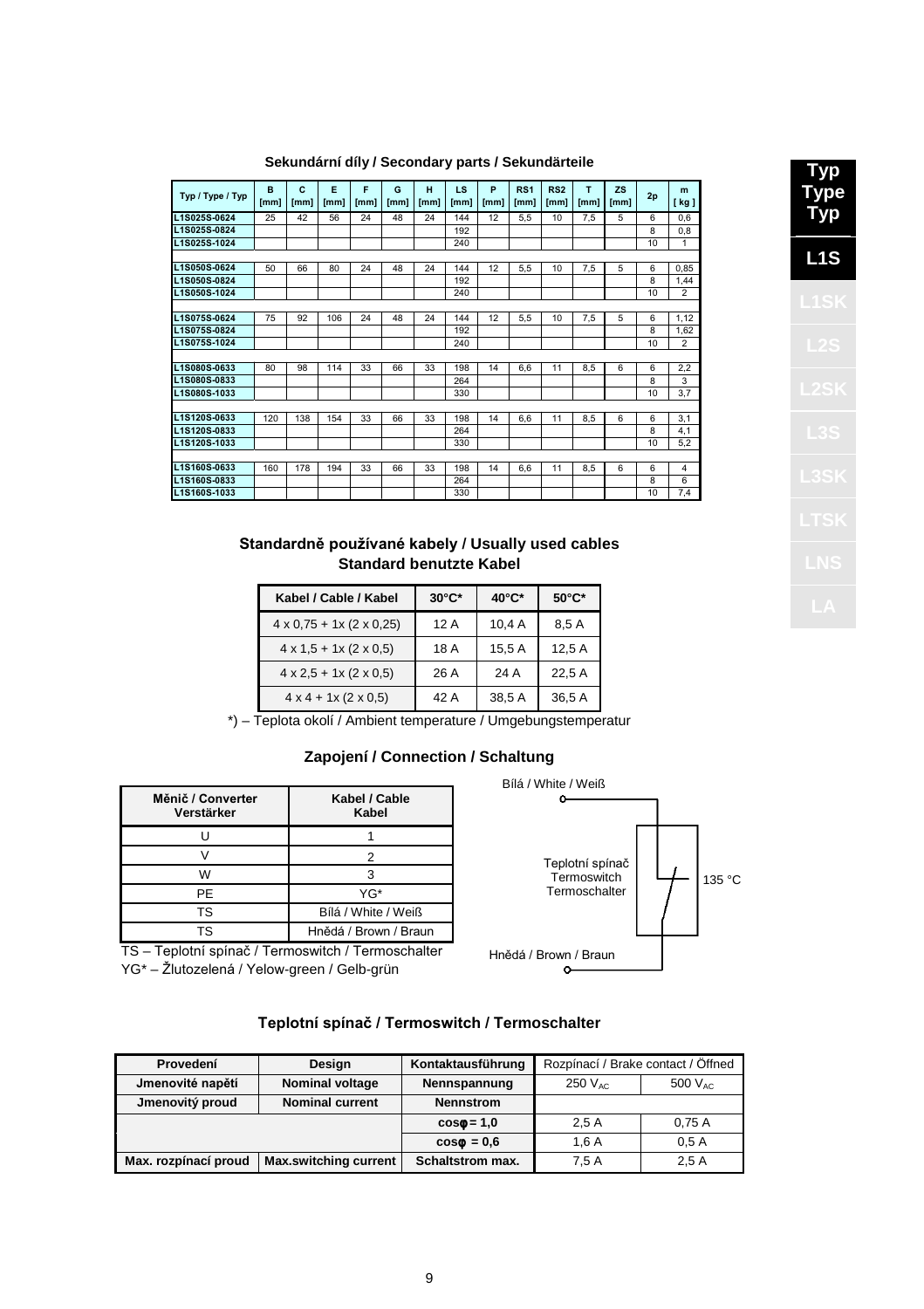| ׇ֚֘֝֬<br>ļ<br>ī<br>ר |
|----------------------|
|                      |
|                      |
|                      |
|                      |
| ×                    |
|                      |
|                      |
|                      |
|                      |

Technická data / Technical data / Technische Daten<br>L18025-160, U<sub>bc</sub> = 560 V **Technická data / Technical data / Technische Daten L1S025 – 160 , UDC = 560 V**

| Typ / Type / Typ | $F_{peak}$ | heak           | 屺    | <u>- ব</u>    | Σ                  | 노포       | $\mathbf{A}$ | ⊭້ Σ | ু ব্            | $V_{wc}$                     | ៹៓ឨ            | ᇉᄝ              | <u>ঁ ব</u>    | $\frac{1}{2}$ is $\frac{1}{2}$ | $\mathbf{e}_{\mathbf{k}}^{\mathbf{e}}$ $\mathbf{\Sigma}$ | ⊾≦ ∑  | <u>្វិ ៩</u>   | ٧Ļ             | ្នុំ <u>ក្នុ</u>    | Iner<br>List    | $\tau_{\rm el}$      |
|------------------|------------|----------------|------|---------------|--------------------|----------|--------------|------|-----------------|------------------------------|----------------|-----------------|---------------|--------------------------------|----------------------------------------------------------|-------|----------------|----------------|---------------------|-----------------|----------------------|
|                  | Ξ          | $\mathbf{Z}$   | Ξ    |               | $[$ ms $^{\prime}$ |          | Σ            |      |                 | $\overline{[ms^4]}$          |                |                 |               |                                |                                                          |       |                | $N^1$          |                     |                 | $\overline{[m]}$     |
| L1S025P-1708-FH  | 225        | 8              | 115  | 3,0           | 9,5                | 198      | 375          |      |                 |                              |                | 48              | こ             | 13,2                           | 65                                                       | 700   | H              | 45             | 20,6                | 34,5            | Z                    |
| L1S025P-2308-HH  | 300        | $\infty$       | 155  | 3,0           | 8,3                | 174      | 420          | ٠    | $\blacksquare$  | $\blacksquare$               | $\blacksquare$ | 66              | $\frac{3}{2}$ | 10,8                           | 73                                                       | 950   | Ξ              | 8              | 22,7                | 38,5            | $\sim$               |
| L1S025P-2608-HH  | 375        | $\overline{C}$ | 175  | 13.0          | 8.3                | 174      | 510          |      | J.              |                              |                | $\overline{78}$ | 4.            | 10.7                           | 102                                                      | 1100  | 13             | 60             | 20.3                | ယ္<br>र्न्न     | $\mathbf{\Omega}$    |
|                  |            |                |      |               |                    |          |              |      |                 |                              |                |                 |               |                                |                                                          |       |                |                |                     |                 |                      |
| L1S050P-1708-HH  | 480        | $\frac{2}{3}$  | 225  | $\frac{1}{4}$ | 6,7                | 139      | 446          | 240  | ო<br>4          | 7.7                          | 405            | 96              | 1.7           | 10.0                           | 80                                                       | 1700  | 4              | 8              | တ<br>12,            | ω               | $\frac{8}{2}$        |
| L1S050P-2008-KH  | 560        | $\frac{3}{2}$  | 265  | 4.5           | 6.7                | 139      | 495          | 260  | $\infty$<br>ق   | 7,8                          | 445            | 120             | σ             | ო<br>တ                         | 58                                                       | 1700  | $\frac{6}{5}$  | 20             | თ<br>11.            | $\overline{30}$ | 2,8                  |
| L1S050P-2608-KH  | 550        | 13             | 350  | 5,7           | 6,7                | 139      | 635          | 260  | 4,3             | 7,7                          | 440            | 120             | $\frac{0}{1}$ | 9,3                            | 84                                                       | 1700  | $\frac{6}{5}$  | 20             | $9\overline{4}$     | 23              | 2,8                  |
|                  |            |                |      |               |                    |          |              |      |                 |                              |                |                 |               |                                |                                                          |       |                |                |                     |                 |                      |
| L1S075P-2608-JH  | 1100       | 15             | 550  | 6,2           | 4,2                | 58       | 905          | 500  | 4<br>ທ່         | 5,1                          | 690            | 240             | 2,4           | 6.2                            | $\frac{5}{1}$                                            | 3500  | $\frac{8}{1}$  | $\frac{00}{2}$ | 117                 | 32              | 3,2                  |
| L1S075P-3208-JH  | 1400       | 22             | 650  | 7.2           | 4.2                | 28       | 950          | 620  | 4<br>ဖ          | ᠇<br>ທ່                      | 800            | 288             | σ<br>$\sim$   | ų<br>ق                         | ٠                                                        | 4000  | 26             | 100            | $\overline{9}$      | ro.<br>25,      | Ņ<br>က်              |
|                  |            |                |      |               |                    |          |              |      |                 |                              |                |                 |               |                                |                                                          |       |                |                |                     |                 |                      |
| L1S080P-1111-PH  | 540        | $\frac{4}{4}$  | 350  | 2,0           | $\ddot{ }$         | 25       | 570          | 230  | 1,3             | Ņ<br>$\dot{\mathsf{N}}$      | 230            | 150             | 0,8           | 2.7                            | 83                                                       | 1400  | 5              | 200            | cù<br>69,           | 45              | 7,5                  |
| L1S080P-2311-NH  | 1350       | Ξ              | 750  | 4,6           | $\frac{1}{2}$      | 25       | 1260         | 420  | οņ<br>$\sim$    | 4<br>$\overline{\mathsf{N}}$ | 504            | 240             | 1.7           | σ<br>Ñ٠                        | 183                                                      | 3600  | 2              | 150            | 29,8                | 185             | 7,5                  |
| L1S080P-3211-NH  | 1900       | 15             | 1100 | 7,0           | 7,7                | 25       | 1820         | 800  | $4\overline{4}$ | 2,1                          | 728            | 420             | 2,6           | 2,9                            | 264                                                      | 4400  | 7              | 150            | 18,6                | 123             | 7,5                  |
| L15080P-4111-PH  | 2400       | $\frac{6}{5}$  | 1500 | 6,5           | 7,7                | 25       | 2110         | 1000 | 5,6             | 2,3                          | 845            | 540             | 2,9           | σ<br>۵j                        | 305                                                      | 5600  | $\overline{2}$ | 200            | 13,9                | 98              | 7,5                  |
| L15080P-4711-PH  | 2800       | 21             | 2000 | 12,0          | 7,7                | 25       | 3480         | 1500 | 7,8             | 2,0                          | 1400           | 720             | 3,5           | 2,7                            | 319                                                      | 8000  | 25             | 200            | 12,1                | 5               | 7,5                  |
| L1S080P-5611-PH  | 3400       | 27             | 2800 | 17,5          | $\overline{1}$     | 25       | 5830         | 1900 | 11.0            | 2.2                          | 2320           | 900             | 4.8           | œ<br>$\mathbf{\dot{v}}$        | 435                                                      | 9500  | 5              | 200            | 9,6                 | 79              | rù<br>$\overline{ }$ |
|                  |            |                |      |               |                    |          |              |      |                 |                              |                |                 |               |                                |                                                          |       |                |                |                     |                 |                      |
| L1S120P-3211-PH  | 2700       | 29             | 2000 | 16,5          | 3.0                | 5<br>45, | 3265         | 1500 | ယ္<br><u>рі</u> | ო<br>ຕ໌                      | 1340           | 720             | Ņ<br>4        | Q<br>4                         | 218                                                      | 7200  | 35             | 200            | ဖ                   | 49              | 5<br>တ               |
| L1S120P-3211-NH  | 2900       | $\overline{2}$ | 2000 | 13,0          | 1,7                | 25       | 3338         | 500  | Ν<br>ထ          | 2,1                          | 1350           | 720             | O.<br>4       | σ<br>۰i                        | 522                                                      | 7200  | 26             | 150            | თ.<br>တ             | $\frac{8}{3}$   | rú<br>တ              |
| L1S120P-4111-PH  | 3600       | 25             | 2650 | 16,0          | 1,7                | 25       | 4050         | 1680 | 10,2            | 2,3                          | 1620           | 1020            | 61            | 2,8                            | 587                                                      | 10000 | 27             | 200            | 7,8                 | 84              | 9,5                  |
| L1S120P-4711-NH  | 4200       | $\frac{4}{3}$  | 3000 | 24,0          | 3,0                | 45,5     | 4300         | 2050 | 16,6            | 3,5                          | 2050           | 1200            | 10,1          | $\frac{1}{4}$                  | 742                                                      | 11000 | 52             | 150            | 3.7                 | 29,2            | rú<br>တ              |
| L1S120P-4711-PH  | 4200       | 27             | 3000 | 16,0          | 7,7                | 25       | 4300         | 2050 | 10,3            | 2,1                          | 1720           | 1200            | 6,2           | 2.6                            | 624                                                      | 11000 | 35             | 200            | 8.2                 | 89              | rú<br>တ              |
| L1S120P-5611-NH  | 5000       | 33             | 4000 | 25,5          |                    | 25       | 7885         | 2800 | 16,2            | 2,1                          | 3185           | 1440            | 9.7           | 2,7                            | 1154                                                     | 13000 | $\overline{4}$ | 150            | $\overline{6}$      | 47,7            | rö.<br>တ             |
| L1S120P-5911-PH  | 5300       | 35             | 4500 | 27,0          | 7,7                | 25       | 8362         | 3000 | 15,9            | 2,2                          | 2900           | 1680            | 9.6           | œ<br>$\sim$                    | 1051                                                     | 15000 | $\frac{8}{4}$  | 200            | 5,8                 | 43              | 5<br>ၜ               |
| L1S120P-5911-SH  | 5300       | ಸ              | 4500 | 16,5          | 0.7                | Ξ,       | 8575         | 3000 | <u>ဖ</u><br>တ   | $\frac{0}{1}$                | 2900           | 1680            | œ<br>ທ່       | rú                             | 1051                                                     | 15000 | 29             | 300            | თ<br>$\overline{5}$ | 118             | 5<br>ၜ               |
|                  |            |                |      |               |                    |          |              |      |                 |                              |                |                 |               |                                |                                                          |       |                |                |                     |                 |                      |
| L1S160P-3511-NH  | 4000       | 38             | 3000 | 26,0          | 3,5                | 33       | 4230         | 2050 | 16,6            | 3,9                          | 1690           | 1200            | 9,6           | 4.3                            | 609                                                      | 9000  | 50             | 150            | 3,1                 | 26              | $\overline{9.7}$     |
| L1S160P-4711-RH  | 5400       | 38             | 4200 | 22,5          | 7,7                | 25       | 6270         | 2800 | 13,9            | 2,1                          | 2380           | 1500            | 6,6           | 2.6                            | 551                                                      | 14000 | 45             | 250            | 6.2                 | S3              | 5.7                  |
| L1S160P-5611-PH  | 6550       | 43             | 5000 | 26,5          | 7,7                | 25       | 7100         | 3400 | 16,8            | 2.2                          | 2840           | 2100            | $\frac{1}{2}$ | 2.5                            | 1030                                                     | 17500 | 5              | 200            | 5,1                 | $\frac{2}{3}$   | 5.6                  |
| L1S160P-6511-PH  | 7200       | 53             | 6200 | 33,0          | 1,7                | 25       | 9900         | 4500 | 20,9            | 2,0                          | 3960           | 2640            | 13,           | 2,5                            | 1436                                                     | 24000 | 82             | 200            | 4,6                 | 37,5            | 9.7                  |
| L1S160P-6511-QH  | 7200       | 30             | 6200 | 20,0          | 0,7                | 10,1     | 9802         | 4500 | 12,6            | 0,9                          | 3925           | 2640            | 7,6           | $\frac{4}{1}$                  | 1422                                                     | 24000 | 38             | 400            | 12,3                | 102             | 9.7                  |